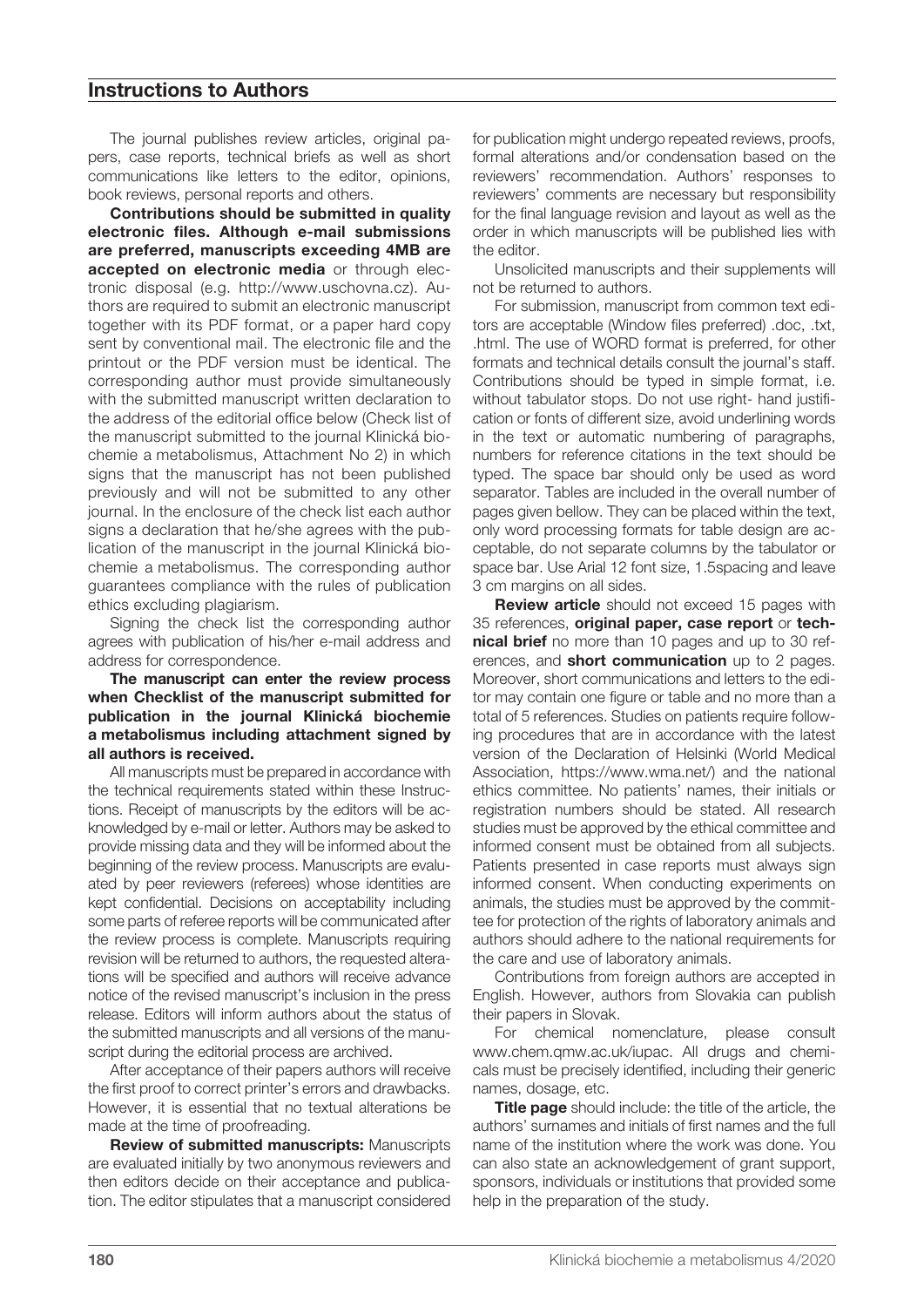At the beginning of your contribution provide a structured abstract in English.

**Structured abstract** consists of the following headings:

*Objective:* authors describe the problem and state the aims of their investigation, hypothesis ...

*Design:* e.g. observational, prospective, randomized, a double blind study etc

*Settings:* the name and address of the institution where the work was done

*Material and methods:* description of the studied set, inductive and elimination criteria and statistical methods used

*Results:* achieved experimental results including quantified outcomes

*Conclusion:* overall conclusions based on the work reported, summary of the main points

*Key words:* up to 5 using the entries from Index Medicus

An English written abstract is a necessary part of each contribution. It should be put on a separate page which is included in the overall number of pages. The contribution should be structured as stated above.

Please specify the file formats you use. Statistical terms, abbreviations and special symbols should be defined before they first appear in text. Limit the use of abbreviations to make the text comprehensible to readers. Make sure that the measurements are presented in **SI units**.

**The full name, title(s), address (including postal code/zip) and e-mail address of the first author should be stated at the end of the paper after the list of references**.

List of references includes all publications used by authors besides textbooks and encyclopedias. Publications which were not used by the authors should not be listed. However, if an important information source is not accessible, a secondary source can be cited. Numbered references to personal communications, unpublished data or manuscripts submitted for publication are unacceptable but they might be mentioned in the text if necessary. Formal layout of citations should meet certain requirements (See Attachment 1).

For the names of journals official abbreviations from cover pages should be used.

The editors do not set fixed limits regarding the citing process within the text but they insist on stating the required data. You can identify citations in the text by numerals in brackets and then type references in numerical order in which they are first quoted in the text in the section titled "References". Authors may also use alphabetical order of numbered publications or list the first author and the year of publishing (Friedecky et al., 2004). Please, recheck references in the text against the reference list. In the list name all authors unless there are more than six; when seven or more, list only the first three and add et al.

The number of references is limited: a systematic review should not exceed 35 citations, original papers, case reports or research investigations may include 30 and short communications no more than 5 references.

Figures and graphs are not included in the given number of pages and they must be of sufficient quality, photographs are acceptable only in the digital form. Colour illustrations will not be considered for publication, authors are encouraged to create figures in the shades of grey. Figures might be returned to authors to be redesigned or recreated if they do not meet the quality requirements. Please indicate in the manuscript the positions of figures and graphs.

Titles and detailed explanations belong in the figure legends and not in the illustrations themselves. Figure legends should be listed in consecutive order at the end of the submitted manuscript. Authors are requested to use graphs instead of large tables with too many columns. Please do not use the same data both in figures and tables.

**Electronic image** formats for direct print publication are tif, eps, jpg, xls, xlxs, ppt, pptx. Always send originals, do not compress the figures. Graphs and figures must be created for print in the grey scale (8 gradations). Names of the image files must correspond to their inclusion in the text.

Attention: figures transferred to WORD document are unacceptable for illustration print in the journal.

Corresponding author guarantees the originality of figures and tables presented in the manuscript or provides a licence to use them given by their author or publisher.

Each manuscript **must be accompanied by Checklist of the manuscript submitted for publication in the journal Klinická biochemie a metabolismus including attachment signed by all authors**.

When the paper is published the copyright is transferred to the publisher.

Published articles are not remunerated. Received manuscripts are not returned, the are archived.

The authors are asked to add at the end of the text conflict of interest statement. In case there is no conflict of interest, it will be stated: Conflict of interest: The authors declare no conflict of interest. Possible conflict of interest will be specified by the authors.

Please send your manuscripts and all correspondence to the address Editorial office.

Address for correspondence with editorial office:

*vavrovaj@lfhk.cuni.cz; jaroslava.vavrova@fnhk.cz*

*Ing. Jaroslava Vávrová, Ph.D. ÚKBD FN Hradec Králové Fakultní nemocnice Sokolská 581 500 05 Hradec Králové Czech republic*

Updated September, 2020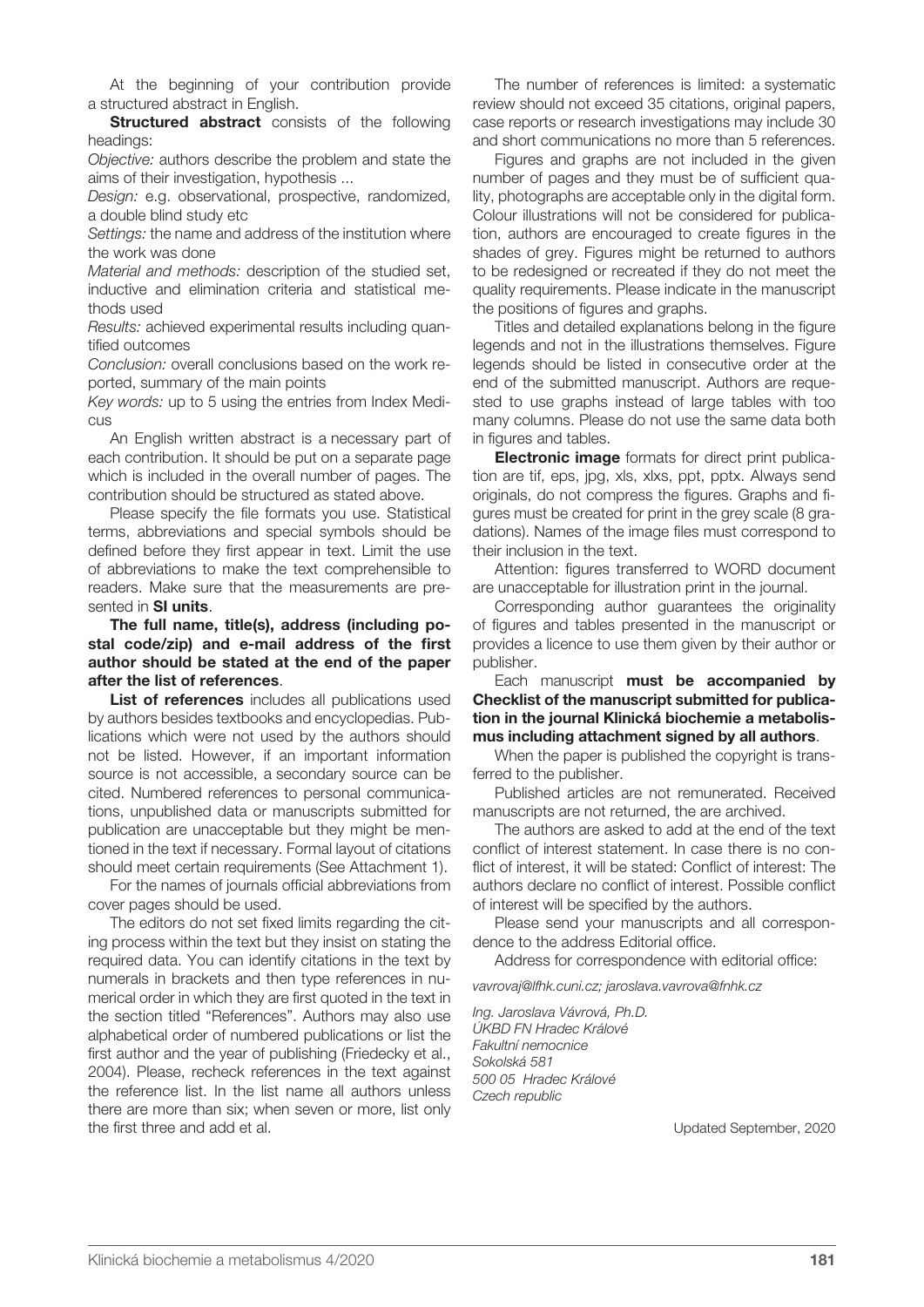## **Attachment 1**

### **Examples of references:**

- *1) Citation of an article in serial volumes* **Kintr, J., Kozák, L.** Adenosine and Proteins with Adenosine Deaminase Activity. *Klin. Biochem. Metab., 2004, vol. 12 (33), No.4, pp.221-225.*
- *2) a monograph publication* **Svačina, Š.** Metabolic Syndrome. *Prague: Triton, 2001, 184 p. ISBN (if available).*
- *3) a contribution to a monograph publication* **Mašek, Z.** Biochemical Examination in Reproductive Endocrinology. In Schneiderka, P. et al. Chapters from Clinical Biochemistry. *Prague: published by Karolinum, 2000, pp.178-194.*
- *4) an article or abstract from a symposium or workshop proceedings* **Tallová, J., Tomandl, J., Bičíková, M., Hill, M.** Changes of Concentration of Homocystein in Plasma during Menstrual Cycle. *In Proceedings of the Second Symposium of Hyperhomocysteinemia. Prague, 1999, p.25.*

### **Information about the location/placing of electronic documents**

- *- a reference to an electronic monograph* **Olson, Nancy (ed.)** Cataloguing Internet resource: A Manual and Practical Guide [on line]. *2nd ed. Dublin: OCLC, c1997[cit. 2003-04-09]. Accessible from WWW: <http://www.oclc.org/oclc/man925cat/toc.htm>. ISBN 1-556553-236-9.*
- *- citation of an online document (unknown author)* Long-term Plan of Charles University in Prague [online]. *1999-09-09 [cit. 2001-11-201]. Accessible on WWW: <http//certik.ruk.cuni.cz/asuk/dlouhodoby/zamer.html>*

### **Serial electronic volumes**

- reference to an online journal **JEP:** The Journal of Electronic Publishing [online]. *Ann Arbor (MI): University of Michigan Press. 1995-[cit. 2003-04-02]. 12 times a year. Accessible also from WWW: <http.//www.pres.umich.edu/jep)index.html. ISSN 1080-2711.*
- reference to the online version of a printed journal **Forum:** the journal of Charles University, Prague: *Charles University, 1995-. fortnightly,also accessible on WWW: <http://enlil.ff.cuni.cz/.*

If both printed and online versions exist, enter the printed version first and then the online availability.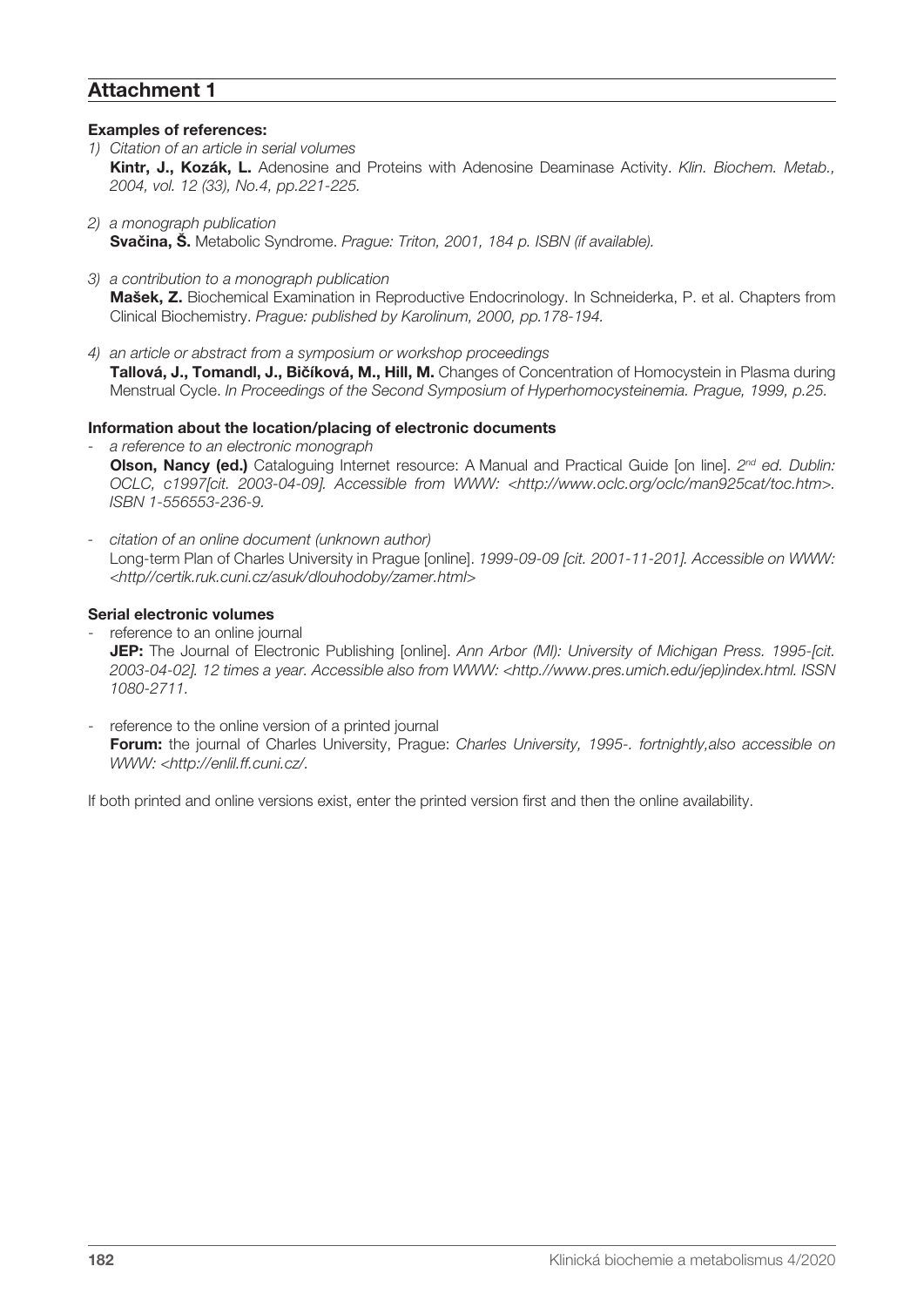# **Attachment 2**

## **Checklist of the manuscript submitted for publication to the journal Klinická biochemie a metabolismus**

| Title of the manuscript:                                                                                                                                                                                                                    |  |  |  |        |  |
|---------------------------------------------------------------------------------------------------------------------------------------------------------------------------------------------------------------------------------------------|--|--|--|--------|--|
| <b>Authors:</b>                                                                                                                                                                                                                             |  |  |  |        |  |
| <b>Corresponding author</b><br>first name, surname, titles:                                                                                                                                                                                 |  |  |  |        |  |
| Address including postal code:                                                                                                                                                                                                              |  |  |  |        |  |
| <b>Electronic address:</b>                                                                                                                                                                                                                  |  |  |  |        |  |
| Both electronic version and paper printout are provided                                                                                                                                                                                     |  |  |  |        |  |
| Both electronic version and PDF version are provided                                                                                                                                                                                        |  |  |  |        |  |
| The abstract is structured according to instructions                                                                                                                                                                                        |  |  |  |        |  |
| Structured abstract in English is provided                                                                                                                                                                                                  |  |  |  |        |  |
| Key word are given                                                                                                                                                                                                                          |  |  |  |        |  |
| SI units are used                                                                                                                                                                                                                           |  |  |  |        |  |
| Number of references                                                                                                                                                                                                                        |  |  |  |        |  |
| Czech professional journals are cited                                                                                                                                                                                                       |  |  |  | Yes No |  |
| Figures and tables fit instructions                                                                                                                                                                                                         |  |  |  | Yes No |  |
| Author's full address is given in the text                                                                                                                                                                                                  |  |  |  | Yes No |  |
| Yes                                                                                                                                                                                                                                         |  |  |  | N/A    |  |
| Rules of publication ethics excluding plagiarism are kept                                                                                                                                                                                   |  |  |  |        |  |
| Everybody who participated in the study in not negligible manner is mentioned<br>either as author/co-author or in the acknowledgement. Persons whose names are<br>mentioned in the acknowledgement were informed about this fact and agree. |  |  |  |        |  |
| Corresponding author declares that the manuscript has not been published previously<br>and will not be submitted in any other journal and that co-author(s) agree with its<br>publication in the journal Klinická biochemie a metabolismus. |  |  |  |        |  |
| Corresponding author declares that he/she has all rights to publish the manuscript.                                                                                                                                                         |  |  |  |        |  |
| Corresponding author agrees that when the manuscript is published the copyright<br>is transferred to the publisher Czech Medical Association J. E. Purkyně.                                                                                 |  |  |  |        |  |
| In studies of research where patients or healthy persons were included ethical rules<br>were respected.                                                                                                                                     |  |  |  |        |  |
| The research study was approved by the ethical committee and informed consent was<br>obtained.                                                                                                                                              |  |  |  |        |  |
| Patients presented in the case reports signed informed consent.                                                                                                                                                                             |  |  |  |        |  |
| In the manuscript, there are no signs which would enable to identify patients.                                                                                                                                                              |  |  |  |        |  |
| In animal experiments, the study was approved by the committee for protection of the<br>rights of laboratory animals and valid regulations for animal experiments were kept.                                                                |  |  |  |        |  |
| All figures and tables are originals.                                                                                                                                                                                                       |  |  |  |        |  |
| Corresponding author obtained licence to use figures/tables for publication in KBM<br>from the owner of copyright (author or publisher) and this licence provides to the<br>editorial office.                                               |  |  |  |        |  |
| Corresponding author agrees with the publication of his/her e-mail address.                                                                                                                                                                 |  |  |  |        |  |

Number of attachments (Conflict of interest disclosure and agreement with the authorship of each author):..................

Signature of the corresponding author:............................... Place and Date: .....................................................